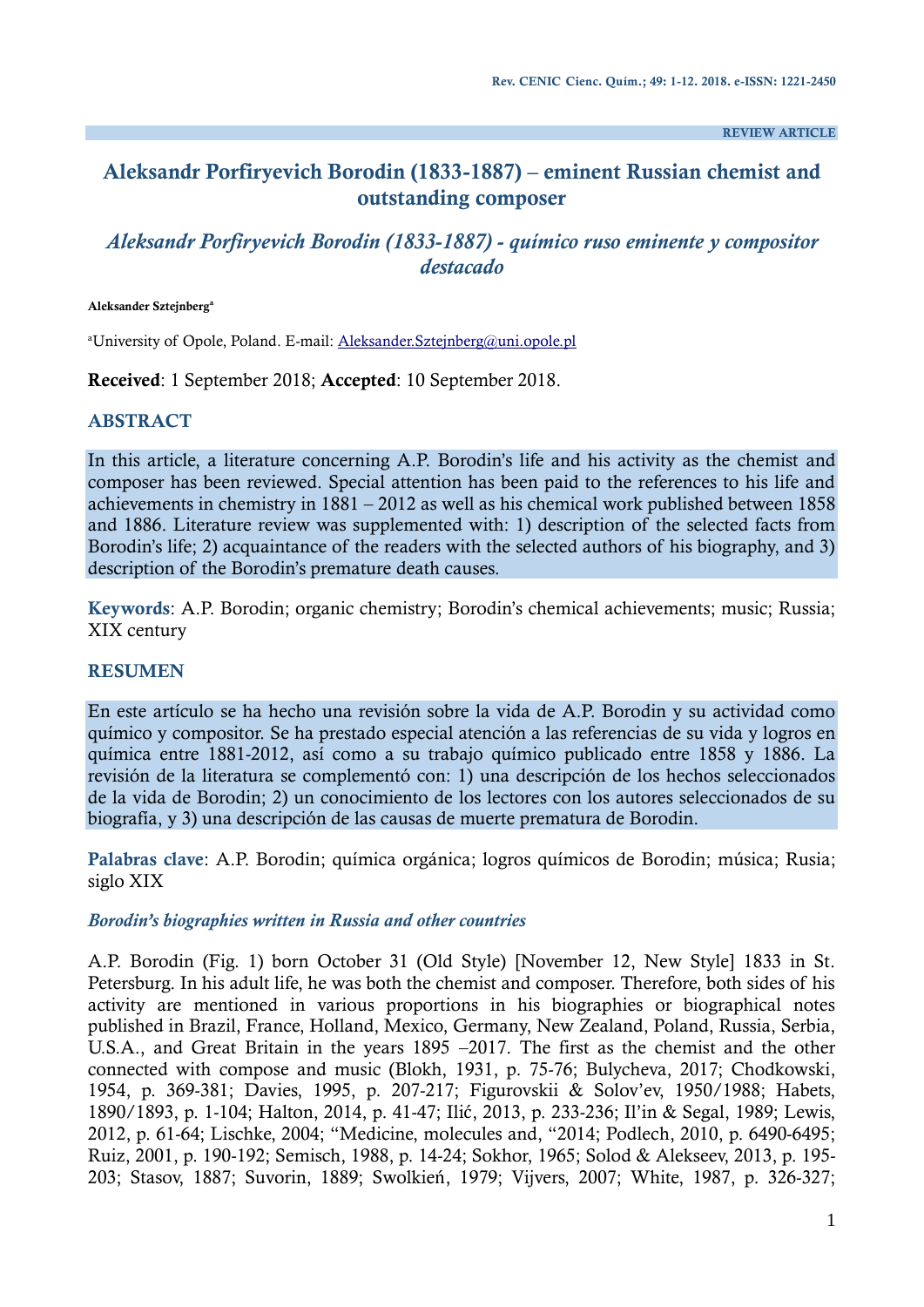Zakgeim, 2010, p. 90-95; Zorina, 1985).



**Figure 1**. Aleksandr Porfiryevich Borodin (1833-1887) ("Aleksander Borodin, Photo" 1865).

Hundred years already past, when Pavel Ivanovich (Paul) Walden<sup>1</sup> (1863-1957) wrote that Borodin as a composer became known all over the world (Landenburg & Walden, 1917, p. 470). An interest in his musical creation did not decrease since then. One can confidently say that his compositions are admired by the consecutive generations. Borodin is also the author of both libretto and music of the opera "Prince Igor" (Borodin, 1915). Very popular is his piece "Polovtsian Dances" from this opera (Borodin, 1936; You Tube, 2010) and his Symphony No. 2 2 (Borodin, 1996).

Borodin is a subject of interest of the representatives of various disciplines of science. A clear image of such an interest is provided by the review of literature collected by Michael D. Gordin. Gordin in his essay entitled *The Weekly Chemist: The Training of Aleksandr Borodin* gave biographic data of 30 articles, in which the authors describe both Borodin's life and works. These articles were published between 1887 and 1998 in the following languages: English, Russian, German, Polish, and Danish, mainly in the medical, chemical, and music journals. It should be emphasized that the authors of these articles referred to Borodin as to "composer" and "chemist" most frequently. Moreover, they mentioned also that he was a physician. Titles of these articles contained also the following definitions: "medical educator", "surgeon", "musician", "Pedagogue", "scientist", and "man" (Gordin, 2012, pp. 138-139).

Borodin's biographies in the different languages may also find in the web. For instance, on the Internet side *Small science stories* his five-part biography in French is available. Selected facts of Borodin's life and activity both as composer and chemist is described there ("1869, Borodine à

<sup>1</sup> <sup>1</sup> Pavel Ivanovich (Paul) Walden was Latvian, Russian, and German chemist. In 1984, he became professor of the analytic chemistry at the Polytechnic Institute in Riga. In 1916, he became a member of the Petersburg Academy of Sciences. In 1950, he received an honorary doctorate of the university in Tübingen (Morachevskii, 2003, p. 1186-1190).

 $<sup>2</sup>$  In 1980, Borodin's Museum was created in the Russian Davydovo Village. Eight hundred of various exhibits</sup> from Borodin's musical library and manuscripts of Sergei Aleksandrovich Dianin (1888-1968), who was the researcher of Borodin's works, were gathered in this Museum. Some of these manuscripts were not published, yet. Museum collection includes also memorial musical instruments ("Yedinstvennyi v mire, 2014"). Dianin's father "was Borodin's assistant, executor, and earliest biographer (1888), and his mother was one of Borodin's adopted daughters" (Krebs, 1965, p. 157). In the Russian National Museum of Music 267 exhibits related to Aleksandr P. Borodin are exposed. They are available on-line after entering his name, Christian name, and patronymic in the Russian language: <Бородин Александдр Порфирьевич>. These exhibits contained among other published materials, negatives with his portraits and scores, and also his photographs from 1870. ("Rossiiskii natsional'nyi muzei", n.d.).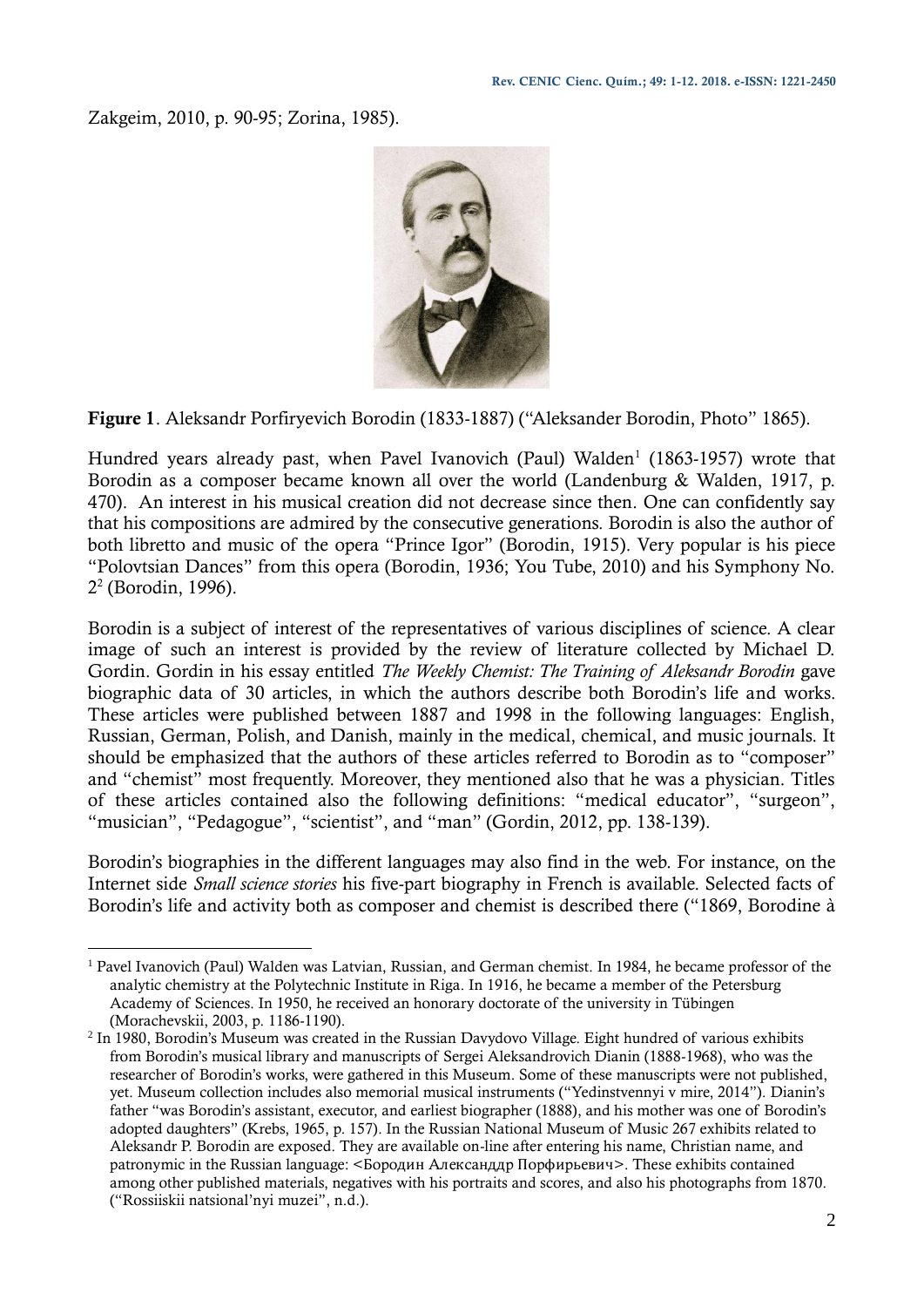Saint", 2018).

1

## *References to Borodin's life and activity in the literature in 1881-2012*

Information about Borodin's life and activity as a chemist was scarce in the books on chemistry and its history in the books published in the eighties of XIX century to the half of the XX century. The most of such information the author of this article found in the Russian books. Below, information about Borodin in each of them is given below.

Russian chemist Nikolai Aleksandrovich Menshutkin (1842-1907) wrote in his book entitled *Essay on the development of chemical views* that Borodin was a student of Nikolai Nikolaievich Zinin (1812-1880). He wrote about Borodin's chemical works as follows:

A.P. Borodin as one of the first chemists studied reaction of the aldehyde condensation reaction. He got the aldol [3-hydroxybutanal –  $CH_3$ -CH(OH)-CH<sub>2</sub>-CHO] independently on A. Wurtz. Borodin's method of receiving the organic fluorine compounds (aromatic) proved to be of importance (Menshutkin, 1888, p. 199).

Russian chemist Alexander Erminingel'dovich Arbuzov (1877-1968) in his *Kratkii ocherk razvitiia organicheskoi khimii* (A short Essay of the Development of Organic Chemistry in Russia) also wrote about receiving aldol by Borodin, independent on the French chemist Charles Adolph Wurtz (1817-1884), adding that Borodin had given up further studies of these compounds (Arbuzov, 1948, p. 24).

Arbuzov in his note about Borodin submitted some facts from his life. He wrote, among others, that A.P. Borodin perfectly speaks French, German, and English. He was interested in the natural sciences since his youth, especially chemistry. In 1850, a 16-years old Borodin has begun studies in the Medical-Surgical Academy in St. Petersburg. He graduated with diploma *cum laude* in 1856. On graduation, he was appointed head of the ward in the military hospital. However, he abandoned medicine and seriously engaged in the work in Zinin's laboratory. In 1859, Borodin was sent abroad for 3 years<sup>3</sup>. First, he worked in Emil Erlenmeyer's (1825-1909) laboratory in Heidelberg and later in the laboratory of Sebastiano de Luca's (1820-1880) and Paolo Tassinari (1829-1909) in Pisa (Italy). In 1862, Borodin returned to Russia and took up the chair in chemistry at the Medical-Surgical Academy (Arbuzov, 1948, p. 23-24).

Paul Walden in his note about Borodin provided additional information on Borodin's life and his activity as a chemist:

Borodin …taught chemistry at the Petersburg Forestry Academy since 1863, and in the School of Medicine for Women since 1872; …The most important chemical works is discovered by Borodin bromination of fatty acids by the reaction of bromine with silver salts of the following acids: acetic, butyric, and valeric acids in 1861, fluorination method by reaction of  $KHF_2$  with benzoyl chloride in 1862, and also reactions of aldehyde condensation in 1870/3 (Landerburg & Walden, 1917, p. 470).

British chemist Thomas Percy Hilditch in his book entitled *Concise History of Chemistry* connected name Borodin with his new method of fluorination in the chapter entitled *Progress in the experimental methods.* He also mentioned the names of the chemists, who discovered other

<sup>3</sup> September 3-5, 1860, Borodin participated in the First International Congress of Chemists in Karlsruhe (Germany). In the Russian delegation was also i.a. Nikolai Nikolaievich Zinin and Dmitri Ivanovich Mendeleev (1834-1907) (Zorina, 1985, p. 7).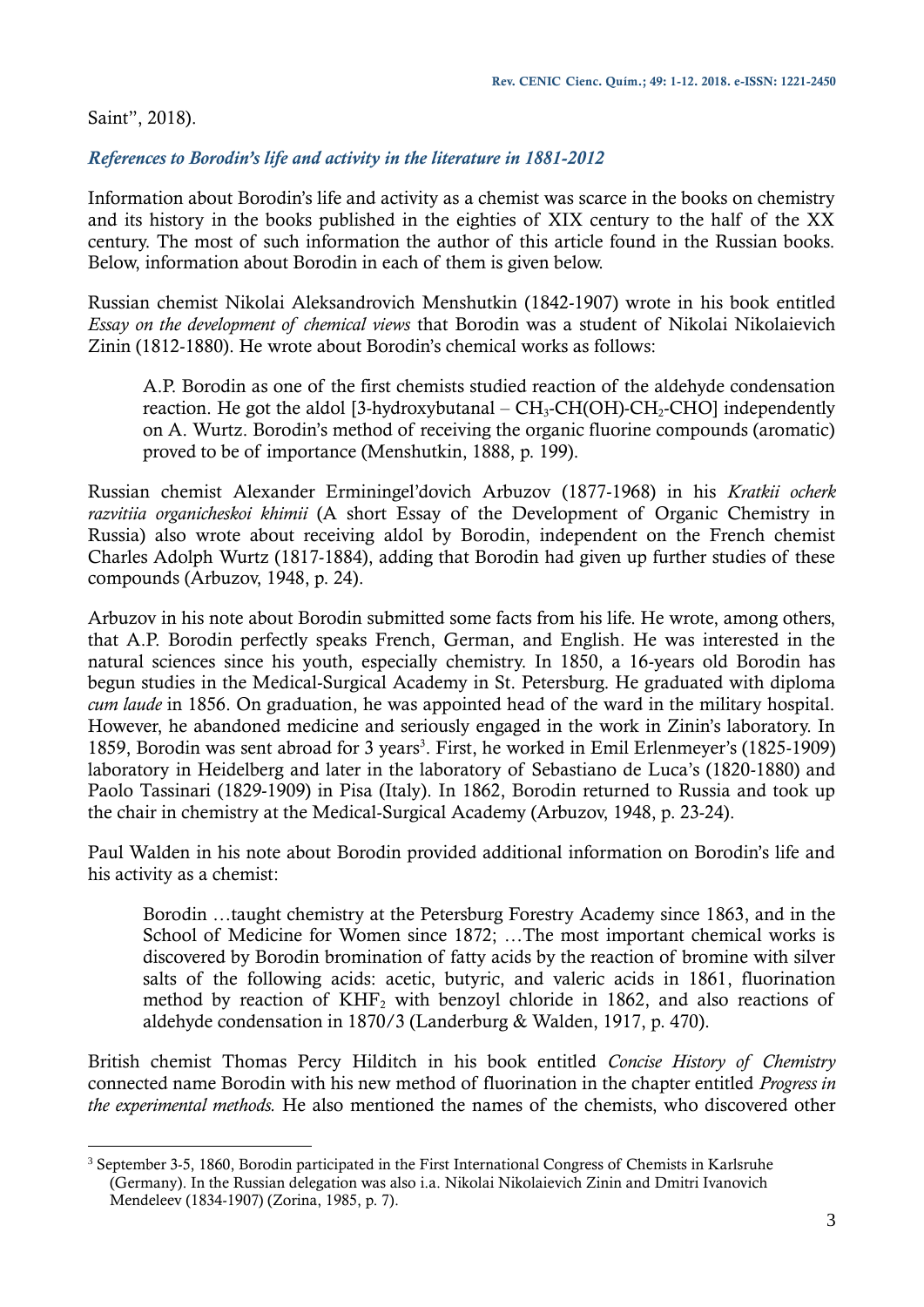ways of organic compounds fluorination earlier than Borodin. These chemists are: Edgar Hugo Reinsch (1809-1884), who described his method in 1840, and French chemist Edmond Frémy (1814-1894), who suggested in 1854 (Hilditch, 1911, p. 200). In XXI century, fluorination of benzoyl chloride discovered by Borodin describes also David E. Lewis, professor of chemistry at the University of Wisconsin-Eau Claire (U.S.A.) in his book entitled *Early Russian Organic Chemists and Their Legacy*. In the chapter *Borodin's Chemistry,* Lewis, using structural formulas presented a scheme of benzoyl chloride  $(C<sub>6</sub>H<sub>5</sub>COCl)$  reaction with potassium hydrogen fluoride (KHF<sub>2</sub>) into benzoyl fluoride (C<sub>6</sub>H<sub>5</sub>COF) (Lewis, 2012, p. 63).

In 1862, Borodin presented this reaction in the article published in *Comptes Rendus Hebdominaires des Sciences de L'Academie des Sciences* in the following way: C<sup>14</sup>H<sup>5</sup>O<sup>2</sup>Cl + FIK, FIH  $+ C^{14}H^5O^2FI + FIH + CIK$  (Borodin, 1862, p. 555). A year later, Borodin presented the same reaction in the form nearer to the contemporary ways:  $C_{14}H_5O_2Cl$  + FIK, FIH =  $C_{14}H_5O_2Fl$  + FIH + CIK (Borodine, 1863a, p. 61).

In 1881, Dutch chemist Jacobus Henricus van't Hoff (1852-1911) in his book entitled *Ansichten über die organische Chemie* (Views on Organic Chemistry) mentioned Borodin's name, while discussing halomethane compounds such as bromoform  $(HCBr<sub>3</sub> - tribromome thane)$ , chloroiodoform  $(HCCl<sub>2</sub>J - dichloro(iodo)$ methane), and bromoiodoform  $(HCBrJ<sub>2</sub>$ bromodiiodomethane) (van't Hoff, 1881, p. 124-125). In 1911, E. Witte in his publication entitled *Aldehyde und Ketone der aromatischen Reihe* (Aldehydes and Ketones of the Aromatic Series) described properties of hydrocuminamide  $[(C_3H_7,C_6H_4, C)_3N_2]$  referred to Borodin's article entitled *On the Action of Ammonia on Cuminol* published in *Zhurnal Khimicheskogo I Fizicheskogo Obshchestva* (Borodin, 1873b, cited by Figurovskii & Solov'ev, 1950/1988, p. 124). It was abstracted by Victor von Richter in *Berichte der deutschen chemischen Gesellschaft* (Richter, 1873, p. 1253).

## *Borodin's chemical works*

Two Russian chemists Nikolai Aleksandrovich Figurovskii (1901-1986) and Yurii Ivanovich Solov'ev (born 1924) in their book entitled *Aleksandr Porfir'evich Borodin: A Chemist's Biography* presented complete list of Borodin's chemical works published by him between 1858 and 1886. Altogether this list contained bibliographic entries of 42 his publications (Figurovskii & Solov'ev, 1950/1988. p. 121-126). The first Borodin's publication appeared in Russia in 1858 *in Bulletin de la classe physico-mathématique de l'Academie de Sciences de St. Pétersbourg* and was entitled *Recherchers sur la constitution chimique de l'hydrobenzamide et l'amarine* (Researches on the Constitution of Hydrobenzamide and Amarine<sup>4</sup>) (Figurovskii & Solov'ev, 1950/1988, p.121).

The same article was published one year later in the German journal *Justus Liebings Annalen der Chemie* (Borodine, 1859a). In 1858, was also published Borodin's Dissertation for degree of the Doctor of Medicine entitled *Ob' analogii mysh'iakovoi kisloty s fosfornoiu v khimicheskom i toksikologicheskom otnosheniiakh* (On the Analogy between Arsenic Acid and Phosphoric Acid in Chemical and Toxicological Behavior) (Figurovskii & Solov'ev, 1950/1988, p.121). Work entitled *Ueber die Entwirklung des Jodathyis auf Benzoylanilid* (On the Action of Ethyl Iodide on Benzoylanilide) was first published in St. Petersburg in 1859 and later in *Justus Liebig der Chemie*  (Borodine, 1859b)*.*

<sup>1</sup> <sup>4</sup> Hydroxybenzamide  $[(C_6H_3CH_3N_2]$  "synthetized for the first time in 1836, gives by heating at 130° C the amarine [4,5-dihydro-2,4,5-triphenyl-imidazole –  $C_{21}H_{18}N_2$ ]. Each of these compounds reacts differently when ethyl iodide … giving two salts that can be identified. Borodin will publish its final results … only in 1873". ("1869, Borodine à Saint," 2018).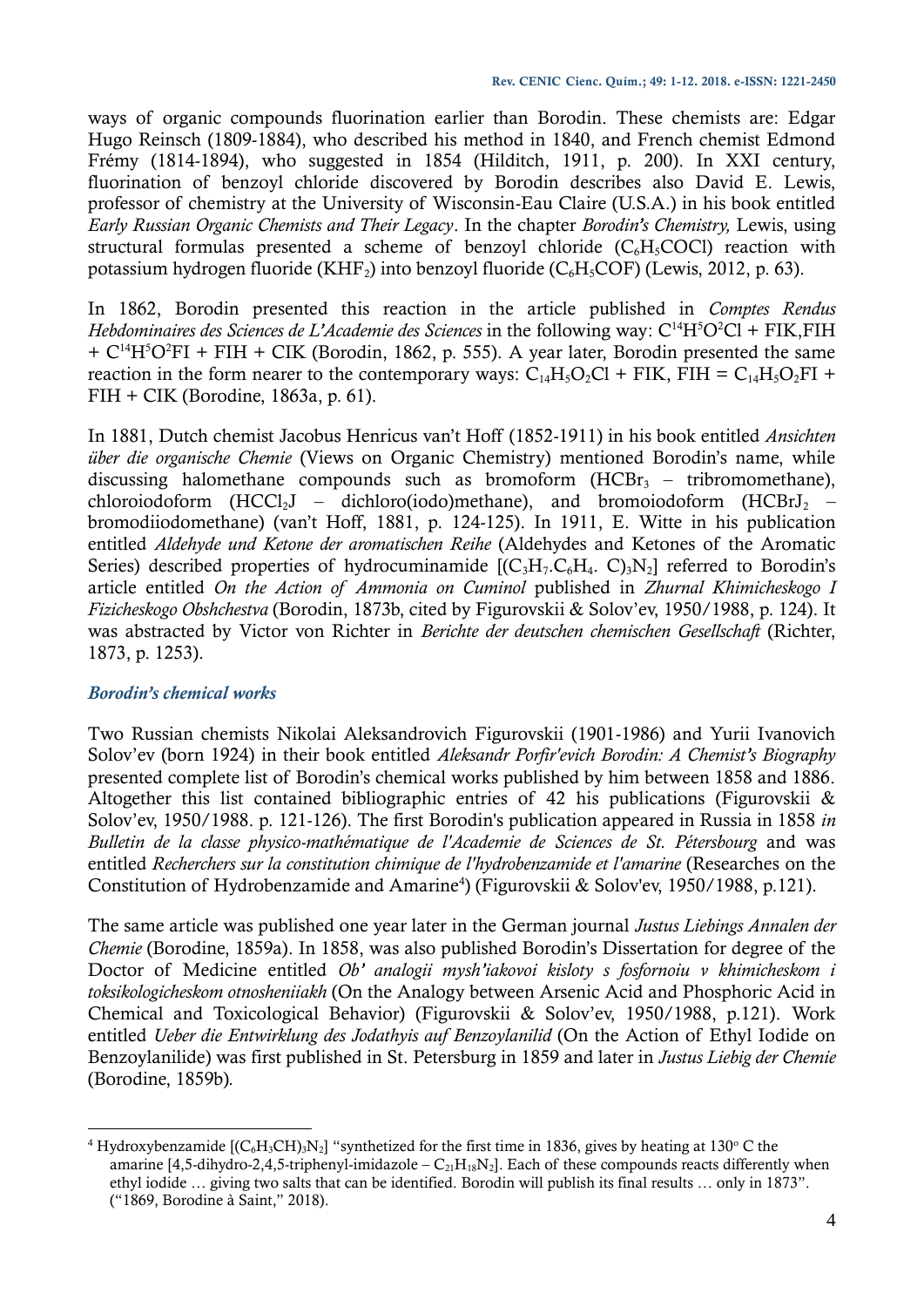In 1861, Borodin's work concerning recognition of both bromovaleric and bromobutyric acids was published (Borodine, 1861). Two years later, three his works were published in the *Justus Liebigs Annalen der Chemie*. The first was entitled *Zur Geschichte der Fluorverbindungen und über das Fluorbenzoyl* (The history of fluorine compounds and the fluorobenzoyl) (Borodine, 1863a). The second entitled *Ueber die Einwirkung des Zinkäthyls auf das Chlorojodoform* (On the Action of Zinc Ethyl on Chloroiodoform) (Borodine, 1863b). The third published work, was entitled *Ueber die Einwirkung des Benzils auf Natrium Amylat* (On the Action of Benzyl on Sodium) (Borodine, 1863c). In 1864, Borodin's work entitled *Ueber die Einwirkung des Natriums auf Valeraldehyd* (On the Action of Sodium on Valeraldehyde [pentanal: CH<sub>3</sub>(CH<sub>2</sub>)<sub>3</sub>CHO] was published in the German journal *Journal für Praktsche Chemie* (Borodin, 1864). This article was abstracted in 1873 by the German chemist Carl Schorlemmer (1834-1892) in *Journal of the Chemical Society* and entitled *Condensation-products of Aldehydes* ("Organic Chemistry", 1873, p. 58).

In 1872, Borodin published his work entitled *O poluchenii produkta uplotneniia obyknovennogo al'degida* (On Condensation Products of Common Aldehyde) in the *Zhurnal Russkogo khimiczeskogo obshchestva* (Journal of the Russian Chemical Society) (Borodin, 1872, cited by Figurovskii & Solov'ev, 1950/1988, p. 124). This article was abstracted by the German chemist Victor von Richter (1841-1891) in the *Berichte der deutschen chemischen Gesellschaft* in 1872 (Richter, 1872, p. 481-482). Schorlemmer in the abstract published a year later in the *Journal of the Chemical Society* wrote: "By acting with hydrochloric acid on acetaldehyde a condensation product was obtained resembling that described by Wurtz. But whilst the latter is resolved by distillation into water and crotonic aldehyde, that prepared by the author yielded principally acetaldehyde" ("Organic chemistry", 1873, p. 58).

Reaction of receiving aldol from the acetic aldehyde and later its dehydration to crotonic aldehyde goes as follows:  $CH_3CHO + CH_3CHO \rightarrow CH_3-CHO + CH_2-CHO \rightarrow CH_3-CHO \rightarrow CH_3-CH=CH$ CHO (Musabekov, 1963, p. 40). In 1873, Borodin published an article entitled *Ueber einen nauen Abkömmling des Valerals* (On a new derivative of valeral) in the journal *Berichte der deutschen chemischen Gesellschaft* (Borodin, 1873a). Two years later, his work entitled *Ueber Nitrosoamarine* (On Nitrosoamarine) was published in the same journal (Borodin, 1875).

Other chemical works published by Borodin in 1875-1886, concerned i.a. a New Method for the Determination of Nitrogen in Urine (1875), a New Method for the Quantitative Determination of Urea  $(1876)^5$ , Disinfection and Disinfecting Agents (1878), the Relationship of Hydrogen Peroxide toward Lower Organisms and the Importance of Ozonized Oils for Disinfection (1884), A Simplification of an Azotometric of the Metamorphosis of Nitrogeneous Substances in an Organism from a Contemporary Point of View (1886), (Figurovskii & Solov'ev, 1950/1988, p. 124-126).

Review of the chemical literature provides a knowledge of the authors from 1931-2014, who discussed in their publications some Borodin's works, using not only empirical but also structural formulas to describe chemical reactions discovered by Borodin (Getman, 1931; Halton, 2014; Li, 2009, p. 298-299; Lewis, 2012, p. 63-64; Rae, 1989; Semisch, 1988). Below, a brief discussion about Borodin's chemical works, cited by some of the listed authors. Frederic H. Getman in his article entitled *Alexander Borodin – Chemist and Musician* discussed several experimental Borodin's works, i.a. his studies on the reaction diethylzinc with dichloro(iodo)methane. This reaction describes the following equation:  $3(C_2H_5)_2Zn + 2CHCl_2I$ 

1

<sup>5</sup> Part of this method was the reaction of urea decomposition. The following reaction described this process:  $CO(NH_2)_2 + 3 NaBrO \rightarrow N_2 + CO_2 + 2H_2O + 3NaBr$  (Solod and Alekssev, 2013, s. 197).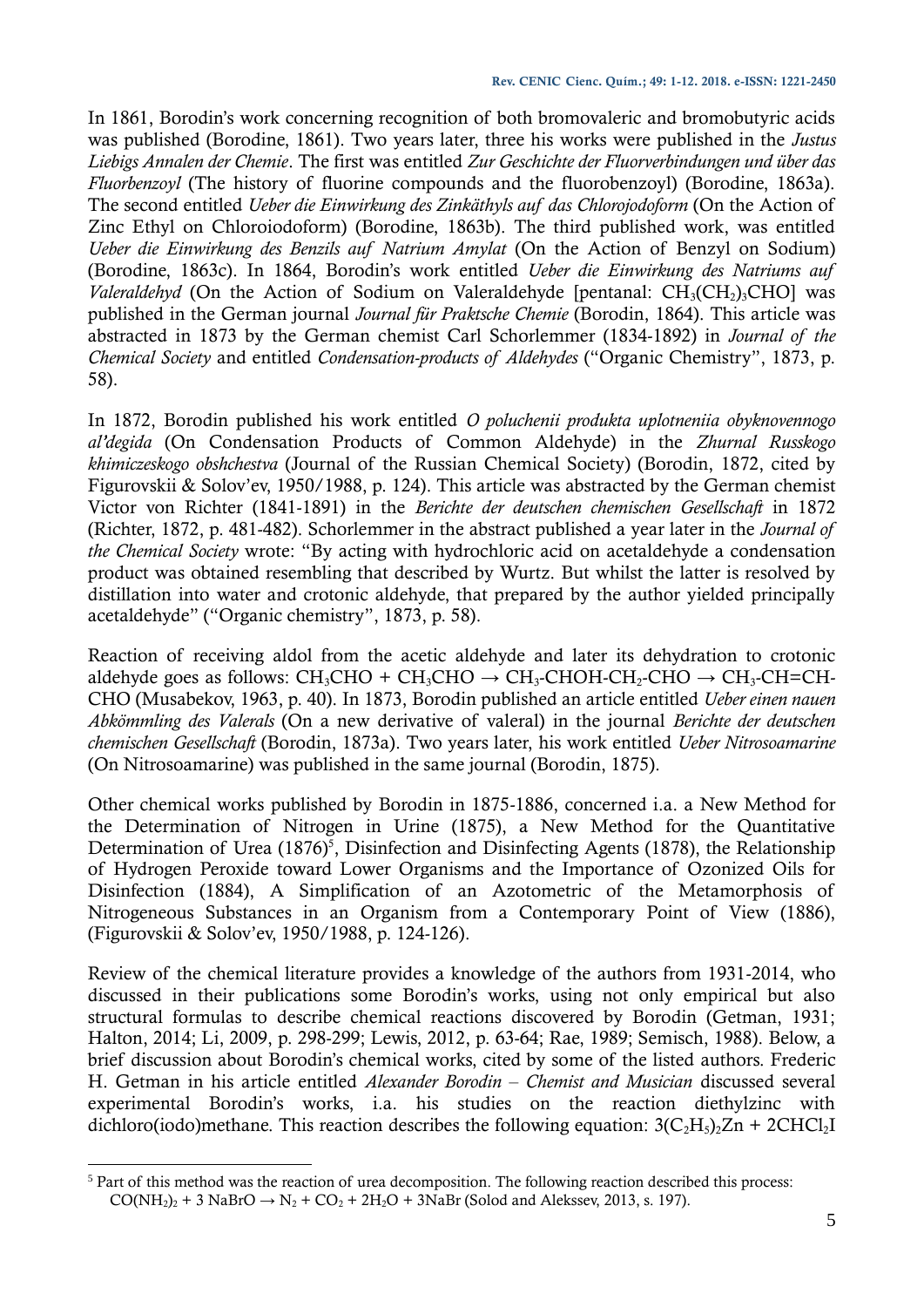$\rightarrow$ 2ZnCl<sub>2</sub> + ZnI<sub>2</sub> + 7C<sub>2</sub>H<sub>4</sub> + 2H<sub>2</sub> (Getman, 1931, p. 1768). Getman wrote about the results of the course of metallic sodium with valeralaldehyde, studied by Borodin what follows:

sodium was found to displace hydrogen in the aldehyde, and the resulting product resembled a mixture rather than a single substitution product. On treatment with water it was found to decompose, yielding, along with sodium hydroxide, amyl alcohol and valeric acid, two other substances which, on analysis, were found to correspond to the empirical formulas,  $C_{10}H_{22}O$  and  $C_{10}H_{18}O$ . The former compound proved to be a monatomic alcohol corresponding to capric acid,  $C_{16}H_{22}O_2$  (Getman, 1931, p.1768).

Brian Halton in the article entitled *Some Unremembered Chemists: Alexander Porfirevich Borodin (1834-1887),* published in *Chemistry in New Zealand* presented reaction of benzoyl chloride with potassium hydrogen difluoride with abbreviated designation of the fenyl group  $(C<sub>6</sub>H<sub>5</sub>-Ph)$  in the following form: PhCOCl + KHF<sub>2</sub>  $\rightarrow$  PhCOF + KCl + HF (Halton, 2014, p. 44). Jie Jack Li in his book entitled *Name Reactions: A Collection of Detailed Mechanisms and Synthetic Applications*  wrote about Borodin's the receipt of methyl bromide in reaction with silver acetate with bromine (Li, 2009, p. 298). He also mentioned that German chemists, couple Heinz (1904- 1981) and Cläre (1903-1995) Hundsdiecker generalized Borodin's method in 1942. It illustrates the following equation: RCOOMe +  $Br_2(Cl_2) = RBr(Cl) + CO_2 + MeBr(Cl)$  (Hundsdiecker & Hundsdiecker, 1942, p. 291). "Conversion of silver carboxylate to halide by treatment with halogen" was named in chemistry "Hundsdiecker-Borodin reaction" (Li, 2009, p. 298).

## *Causes of the Borodin's premature death in the literature*

One day prior to his unexpected death, February 14, 1887, Aleksandr Borodin wrote a letter to his sick wife, Ekaterina Sergeevna Borodina (Protopopova) (1832-1887)<sup>6</sup>, who stayed in Moscow.

To-morrow we have a musical party here, it will be very grand ‒ '*il y aura de la bougie,'*  (there will be candle) as Murger would say in his *'Vie de Bohéme'* (Bohemian life); to-day we have engaged the pianist. There will be a masked ball, but I will not unveil the mysteries, and I leave the description of the entertainment to the more skillful pens of your other corresponders (Habets, 1880/1895, p. 89).

Aleksandr Profiryevich Borodin suddenly died on February 15 (Old Style), February 27 (New Style), 1887. Alfred Habets (1839-1908) briefly described last moments of Borodin's life. His death happened during masked ball, organized during musical party, he mentioned in the letter to his wife. Aneurysm rupture was a cause of his death.

Borodin was dressed in national costume with red shit and high boots; he was talking, full of animation, with his guests, when he was seen stagger forward. Without a cry, and without suffering, he succumbed in a few second to a ruptured aneurism, in the presence of his guests, who were thrown into consternation (Habets, 1880/1895, p. 89).

Detailed description of the probable cause of Borodin's death was published soon after his

<sup>1</sup>  $6$  Aleksandr P. Borodin and Ekaterina Sergeevna Protopopova (born January, 3 1832) were married on 17<sup>th</sup> April 1863 in St. Petersburg (Figurovskii & Solov'ev, 1950/1988, p.51). "Throughout her marriage with Borodin she was plagued with severe asthma attacks, hypochondria, and insomnia, and she often lived in Moscow, while he resided in St. Petersburg. Because of her ill health she did not sleep until 3 or 4 A.M., and Borodin could not get to sleep before that time. She arose about 3 or 4 P.M. next day. As a result of this peculiar way of life Borodin suffered from lack of sleep, and his unusual routine may have hastened the heart disease which led to his premature death" (Figurovskii & Solov'ev, 1950/1988, p. 45).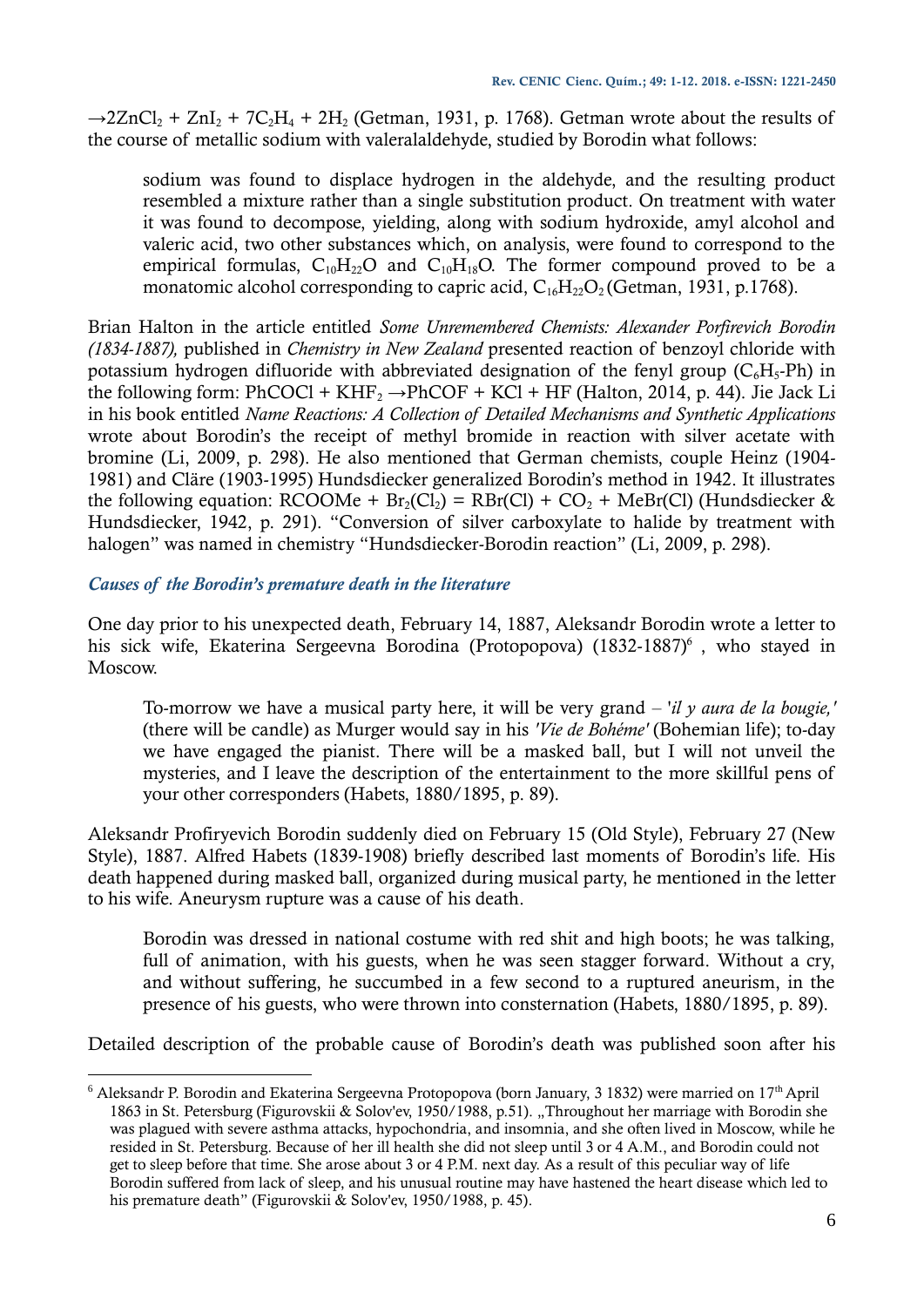death in the journal *The Lancet* on March 19, 1887. "On Feb. 28<sup>th</sup>, Dr. Alexander Porphyryevich Borodin, Professor of Organic Chemistry in the Military Medical Academy in St. Petersburg, died quite suddenly from cardiac paralysis, probably from embolism of highly diseased coronary arteries" ("Obituary. Professor Borodin", 1887, p. 601). David E. Lewis gave cardiac aneurysm as Borodin's cause of death (Lewis, 2012, p. 63), while Jim Leavesly indicated arteries rupture.

An autopsy was performed and the cause of death was established as being due to a rupture of a coronary aneuirysm, leading to blood gushing into the pericardium tissue surrounding the heart to cause a fatal squeezing, or tamponade, of the heart (Leavesley, 2010, p. 137).

## *Borodin's Funeral*

Russian music critic Vladimir Vasilievich Stasov (1824-1906) wrote about Borodin's funeral:

Borodin was buried in The Alexander Nevsky Lavra, next to his friend Modest Petrovich Mussorgsky (1839-1881). He was said goodbye by his admirers, very numerous, whole Medical Academy, all female physicians of ten vintages, who were present in Moscow. The young carried his coffin on their hands to the grave, men and women; the whole forest of wreaths accompanied his body. One of them, silver, had an inscription "To the founder, guardian, master of the medical courses for women, supporter and friend of the students – women-physicians of 10 vintages, 1872-1887". Another, with ribbons of the heavy golden brocade, with an inscription made with black velvet letters and golden gold tassels was saying: "To the great Russian musician – from friends and admirers" (Stasov, 1985, p. 40).

### **CONCLUSIONS**

1

Aleksandr Porfiryevich Borodin was the eminent chemist. This proves the results of his works in chemistry. His discoveries of new experimental methods contributed to development of the organic chemistry. Borodin represented the group of the eminent Russian chemists of the  $60<sup>th</sup>$ of the XIX century. Their scientific achievements placed Russian organic chemistry on the high position in the world. Here, one should have mentioned his teacher N.N. Zinin (1812- 1880), also Aleksandr Mikhailovich Butlerov<sup>7</sup> (1828-1886), N. A. Menshutkin (1842-1907), Friedrich Konrad Beilstein (1838-1906), Vladimir Vasil'evich Makarovnikov (1842-1904), and Aleksandr Mikhailovich Zaitsev (1841-1910).

Borodin was also the exceptional composer of the second half of the XIX century. His creation in 1843-1887 includes various musical compositions, such as operas, symphony, chamber pieces for two or more instruments, piano music and vocal compositions (Figurovskii & Solov'ev, 1988, p. 127-131). He became known in Russia and the world due to these compositions. On his death, several his works, including stage ones<sup>8</sup> were published in Russian, English, German, and French.

In 1883, V.V. Stasov wrote about Borodin's musical works and his talent:

Borodin composed not many pieces in the quantitative category, much less than his

<sup>7</sup> In 1880, Borodin and Butlerov wrote an article entitled *Nikolai Nikolaevich Zinin. Vospominaniia o nem i biograficheskii ocherk* (N.N. Zinin. Reminiscences of him and a biographical sketch) (Zinin, 1982, p. 181-209).

<sup>8</sup> The opera *Prince Igor* was completed after Borodin's death by the Russian composers Nikolai Andreevich Rimsky-Korsakov (1844-1908) and Aleksandr Konstantinovich Glazunov (1865-1936) (Borodin, 1915).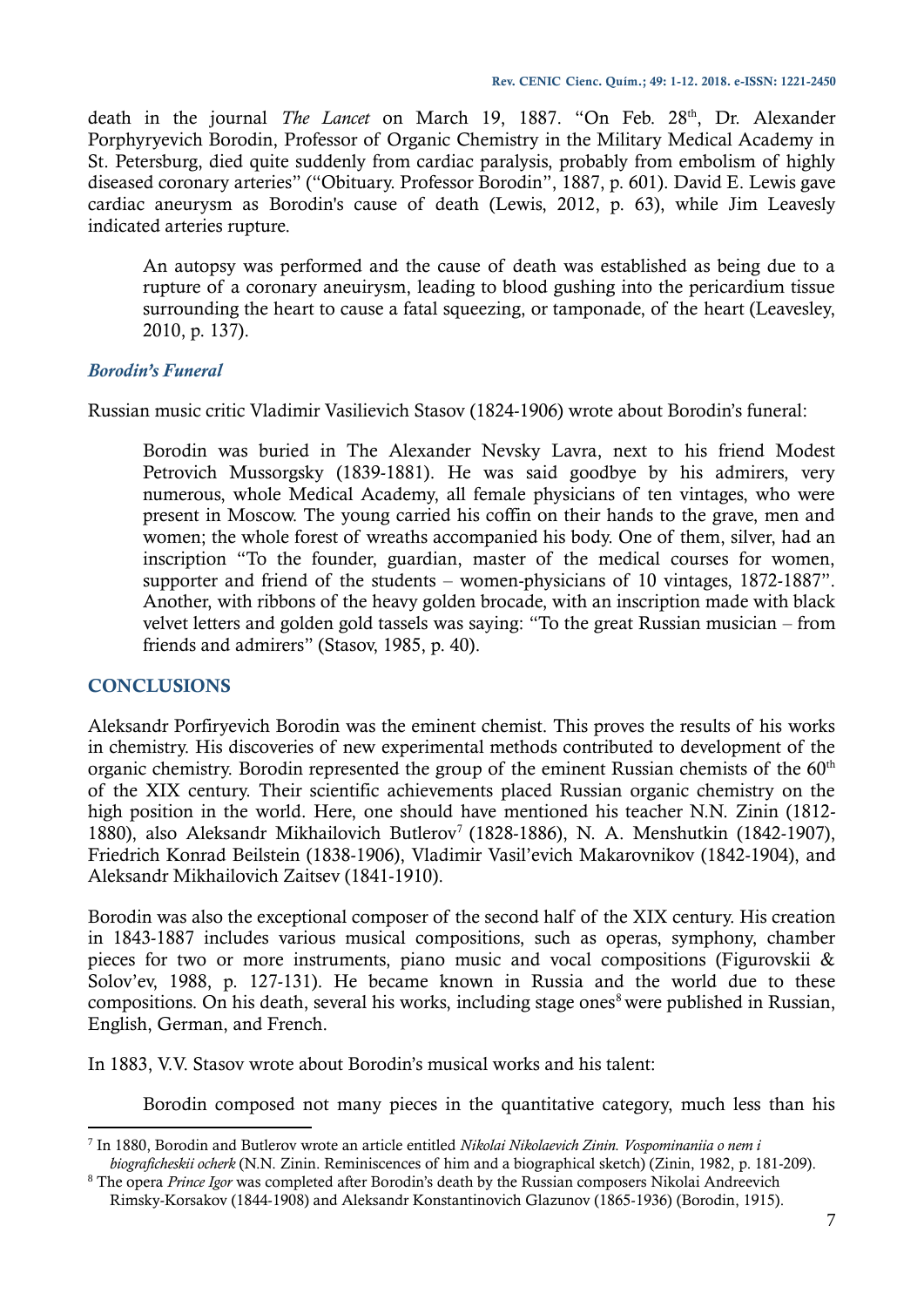colleagues but his compositions, nearly all without exception, bear the mark of the full development and deep excellency. There is no weak track among them. Weaker might be string quartets, chamber pieces, but here some of the parts are composed with the great talent. Borodin's talent is equally powerful and amazing both in symphony and opera and romance. His main features include enormous power and width, enormous momentum, energy, and impetuosity connected with incredible passion, tenderness, and beauty (Stasov, 1883, cited by Stasov, 1985, p. 40).

## **REFERENCES**

*1869, Borodine à Saint Pétersbourg (4/5)*. (2018). Retrieved from Petites histoires des sciences website: [https://petiteshistoiresdessciences.wordpress.com/2018/05/21/1869-borodine-a](https://petiteshistoiresdessciences.wordpress.com/2018/05/21/1869-borodine-a-saint-petersbourg-4-5/)[saint-petersbourg-4-5/](https://petiteshistoiresdessciences.wordpress.com/2018/05/21/1869-borodine-a-saint-petersbourg-4-5/)

*Alexander Borodin. Photo.* (1865). Public Domain. Retrieved from Wikimedia Commons website: https://commons.wikimedia.org/wiki/Alexander\_Borodin#/media/File:Borodin.jpg

Arbuzov, A. E. (1948). *Kratkii ocherk razvitiia organicheskoi khimii v Rossii* [A Short Essay of the Development of Organic Chemistry in Russia]. Retrieved from [http://books.e](http://books.e-heritage.ru/book/10081403)[heritage.ru/book/10081403](http://books.e-heritage.ru/book/10081403)

Blokh, M. A. (1931). *Biograficheskii spravochnik khimikov. Vydaiushchiiesia khimiki i uchenyie XIX i XX stoletii, rabotavshiie v smezhnykh s khimiieiu oblastiakh nauki* [Biographical reference book of chemists. Outstanding chemists and scientists of the nineteenth and twentieth centuries, working in areas of science adjacent to chemistry]. Retrieved from [http://books.e](http://books.e-heritage.ru/book/10073686)[heritage.ru/book/10073686](http://books.e-heritage.ru/book/10073686)

Borodin, A. (1875). Ueber Nitrosoamarin. *Berichte der deutschen chemischen Gesellschaft*, *8*(2), 933-936.<https://dx.doi.org/10.1002/cber.18750080211>

Borodin, A. (1873a). Ueber einen neuen Abkömmling des Valerals. *Berichte der deutschen chemischen Gesellschaft*, *6*(2), 982-985.<https://dx.doi.org/10.1002/cber.18730060232>

Borodin, A. (1873b). O deistvii ammiaka na kuminol (On the Action of Ammonia on Cuminol). *Zhurnal Khimicheskogo* i *Fizicheskogo obshchestva*, *5*(8), 389.

Borodin, A. (1872). O poluchenii produkta uplotneniia obyknovennogo al'degida (On Condensation Products of Common Aldehyde]. *Zhurnal Russkogo khimicheskogo obshchestva*, *4*(6), 209.

Borodin, A. (1864). Ueber die Einwirkung des Natriums auf Valeraldehyd. *Journal für Praktische Chemie*, *93*(1), 413-425.<https://dx.doi.org/10.1002/prac.18640930168>

Borodin, A. (1862). Fait pour servir à l'histoire des fluorures et préparation du fluorure de benzoyle. *Comptes Rendus Hebdomadaires des Séances de L'Academie des Sciences*, *55*, 553–556. Retrieved from the state of the state of the state of the state of the state of the state of the state of the state of the state of the state of the state of the state of the state of the state of the state of the state of

https://fr.wikisource.org/wiki/Livre:Comptes\_rendus\_hebdomadaires\_des\_s%C3%A9ances de  $1\%E2\%80\%99$ Acad%C3%A9mie des sciences, tome 055, 1862.djvu

Borodin, A. (1859). Ueber die Wirkung des Jodäthyls auf Benzoylanilid. *Journal für Praktische Chemie*, *77*(1), 19-22.<http://dx.doi.org/10.1002/prac.18590770106>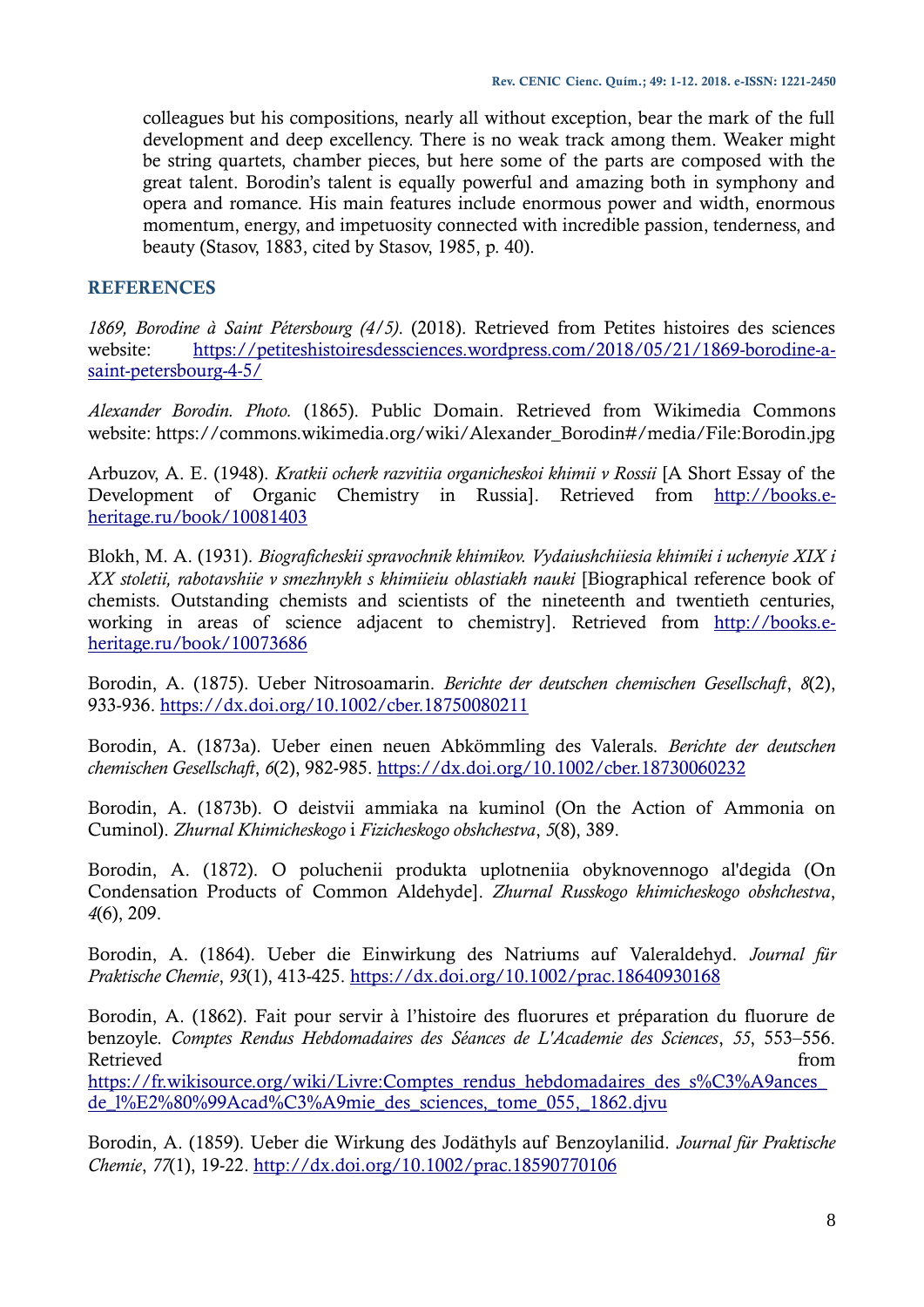Borodin, A. P. (1996). *Simfoniia N 2 Bogatyrskaia: Ch.1 [noty]. Perelozh. dlia baiana I. Zhil'tsova* [Symphony No. 2 Bogatyrskaia: Part 1 [sheet music] Arrangement for baian I. Zhiltsova]. Moskva: Muzyka.

Borodin, A. P. (1936). *Polovetskaia pliaska s khorom iz opery "Kniaz' Igor'" [Noty]: dlia khora s fortepiano* [Polovtsian dance with chorus from the opera "Prince Igor" [Sheet music]: for choir with piano] Moskva: Gosudarstvennoye muzykal'noye izdatel'stvo.

Borodin, A. P. (1915). *Prince Igor, an opera in four acts with a prologue*. New York: Fred Rullman, Inc.

Borodine, A. (1863a). Zur Geschichte der Fluorverbindungen und über das Fluorbenzoyl. *Justus Liebigs Annalen der Chemie*, *126*(1), 58-62.<http://dx.doi.org/10.1002/jlac.18631260105>

Borodine, A. (1863b). Ueber die Einwirkung des Zinkäthyls auf das Chlorojodoform. *Justus Liebigs Annalen der Chemie*, *126*(2), 239-241.<http://dx.doi.org/10.1002/jlac.18631260211>

Borodine, A. (1863c). Ueber die Einwirkung des Benzils auf Natrium ‐ Amylat. *Justus Liebigs Annalen der Chemie*, *126*(3), 372-373.<http://dx.doi.org/10.1002/jlac.18631260314>

Borodine, A. (1861). Ueber Bromvaleriansäure und Brombuttersäure. *Justus Liebigs Annalen der Chemie*, *119*(1), 121-123.<http://dx.doi.org/10.1002/jlac.18611190113>

Borodine, A. (1859a). Ueber die Constitution des Hydrobenzamids und des Amarins. *Justus Liebigs Annalen der Chemie*, *110*(1), 78-85.<http://dx.doi.org/10.1002/jlac.18591100109>

Borodine, A. (1859 b). Ueber die Einwirkung des Jodäthyls auf Benzoylanilid. *Justus Liebigs Annalen der Chemie*, *111*(2), 254-256.<http://dx.doi.org/10.1002/jlac.18591110221>

Bulycheva, A. (2017). *Borodin*. Moskva: Molodaya gvardiia.

Chodkowski, J. (1954). Aleksander Borodin jako chemik (1833-1887) [A. Borodin as a chemist]. *Wiadomości Chemiczne*, *8*(8), 369-381.

Davies, P. J. (1995). Alexander Porfir'yevich Borodin (1833–1887): composer, chemist, physician and social reformer, *Journal of Medical Biography*, *3*(4), 207-217. <https://dx.doi.org/10.1177/096777209500300405>

Dianin, S. A. (1960). *Zhizneopisaniie, materialy i dokumenty* [Biography, materials and documents]. Retrieved from<https://ale07.ru/music/notes/song/muzlit/borodin.htm>

Figurovskii, N. A., & Solov'ev, Yu. I. (1988). *Aleksandr Porfir'evich Borodin*. *A Chemist's Biography*  (Ch. Steinberg & G. B. Kauffman, Trans.). Berlin, Heidelberg, New York: Springer-Verlag. (Original work published 1950)

Filgueiras, C. A. L. (2002). Entre Batuta E O Tubo De Ensaio: A Carreira Admirável De Alexandre Borodin. *Química Nova*, *25*(6), 1040-1049. [http://dx.doi.org/10.1590/S0100-](http://dx.doi.org/10.1590/S0100-40422002000600024) [40422002000600024](http://dx.doi.org/10.1590/S0100-40422002000600024)

Friedman, H. B. (1941). Alexander Borodin: Musician and Chemist, *Journal of Chemical Education*, *18*(11), 521-525.<http://dx.doi.org/10.1021/ed018p521>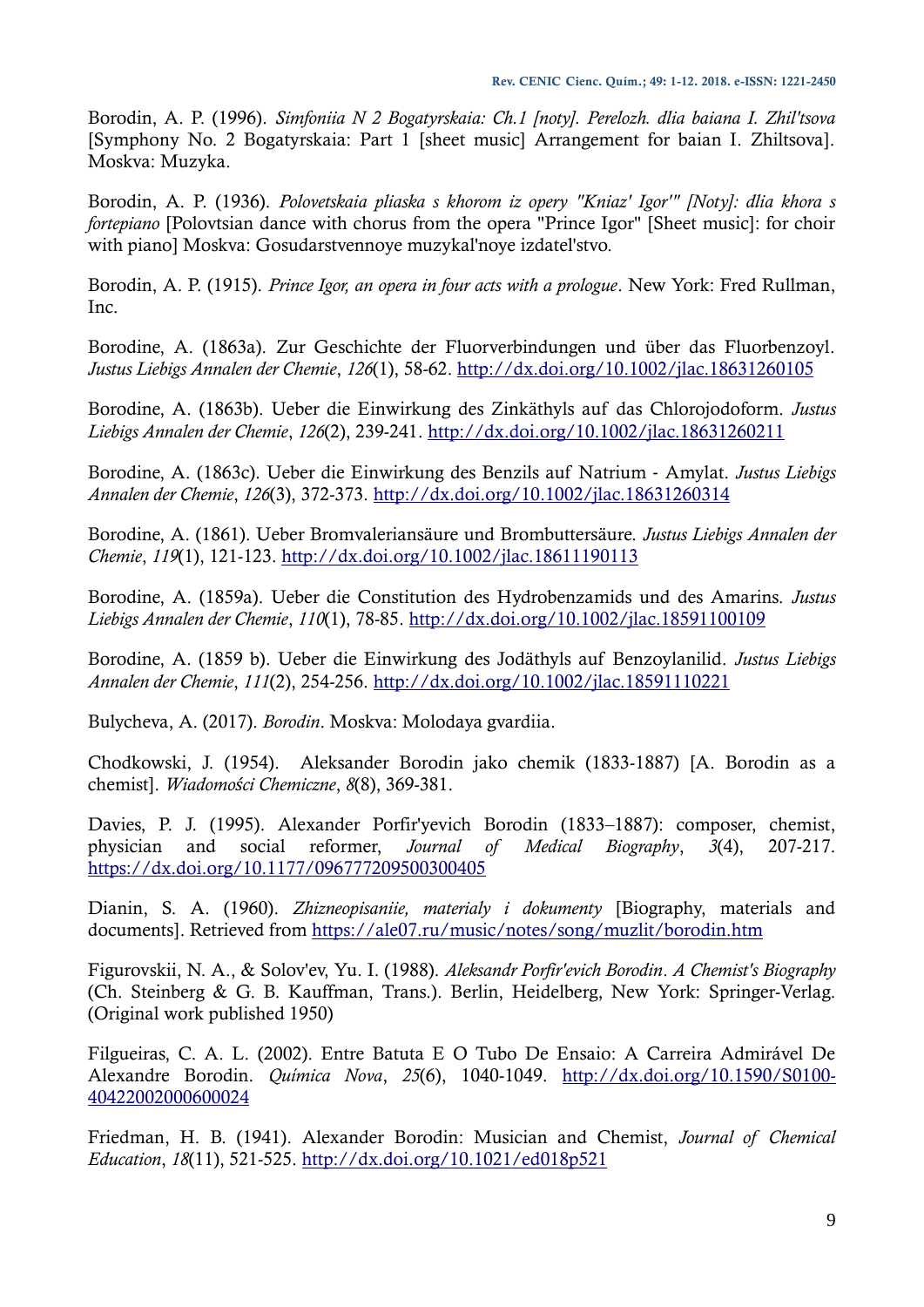Getman, F. H. (1931). Alexander Borodin: Chemist and Musician. *Journal of Chemical Education*, *8*(9), 1762-1780.<http://dx.doi.org/10.1021/ed008p1762>

Gordin, M. D. (2012). The Weekday Chemist: The Training of Aleksandr Borodin. In J. Z. Buchwald (Ed.), *A Master of Science History. Essays in Honor of Charles Coulston Gillispie* (pp.137– 164). Dordrecht, Heidelberg, London, New York: Springer Science + Business Media B.V.

Habets, A. (1895). *Borodin and Liszt. I. Life and works of a Russian composer. II. Liszt, as Sketched in the Letters of Borodin* (2nd ed.). (R. Newmarch, Trans.). London: Digby, Long & CO., Publishers. (Original work published 1890)

Halton, B. (2014). Some Unremembered Chemists: Alexander Porfirevich Borodin (1834- 1887). *Chemistry in New Zealand*, *78*(1), 41-47. Retrieved from [https://nzic.org.nz/chemistry](https://nzic.org.nz/chemistry-new-zealand-journal/)[new-zealand-journal/](https://nzic.org.nz/chemistry-new-zealand-journal/)

Hilditch, T. P. (1911). *A Concise History of Chemistry*. London: Methuen & CO. Ltd.

Hunsdiecker, H., Hunsdiecker, Cl. (1942). Über den Abbau der Salze aliphatischer Säuren durch Brom, *Berichte der deutschen chemischen Gesellschaft*, *75*(3), 291-297. <http://dx.doi.org/10.1002/cber.19420750309>

Ilić, D. V. (2013). Alexander P. Borodin (1833–1887) – great composer, army physician and distinguished scientist-chemist, *Vojnosanitetski Pregled*, *70*(2), 233-236. Retrieved from <https://scindeks-clanci.ceon.rs/data/pdf/0042-8450/2013/0042-84501302233I.pdf>

Il'in, M., Segal, Ye. (1989). *Aleksandr Porfir'yevich Borodin. Pis'ma* [A. P. Borodin. Letters]. Moskva: Pravda.

Krebs, S. D. (1965). Serge Dianin, Borodin. Translated by Robert Lord. London, New York, and Toronto: Oxford University Press, 1963. Pages xi, 356. \$12.00. *Slavic Review*, *24*(1), 157- 158.<https://dx.doi.org/10.2307/2493025>

Landenburg, A., & Walden, P. I. (1917). *Istoriia razvitiia khimii*. *P. I. Val'den. Ocherk Istorii Khimii V Rossii.* Odessa: Mathesis. Retrieved from<http://www.mathesis.ru/book/ladenburg/>

Leavesley, J. (2010). *Not You Ordinary Doctor. A Cavalcade of Artistic Apothecaries, Footlosse Physicians and Murdering Medicos*. Sydney: Allen & Unwin.

Lewis, D. E. (2012). *Early Russian Organic Chemists and Their Legacy.* Heidelberg, New York, Dordrecht, London: Springer.

Li, J. J. (2009). *Name Reactions. A Collection of Detailed Mechanisms and Synthetic Applications* (4th ed.). Berlin, Heidelberg: Springer-Verlag.

Lischke, A. (2004). *Alexander Borodine* [A. Borodin]. Paris: Bleu Nuit Éditeur.

*Medicine, molecules and music: Alexander Borodin (1833-1887) – surgeon, scientist, composer, educator, women's rights advocate, Broadway award winner.* (2014)*.* Retrieved from Brooklyn Transplant website: [http://www.stephenageller.com/2014/09/26/medicine-molecules-and-music](http://www.stephenageller.com/2014/09/26/medicine-molecules-and-music-alexander-borodin-1833-1887-surgeon-scientist-composer-educator-womens-rights-advocate-broadway-award-winner/)[alexander-borodin-1833-1887-surgeon-scientist-composer-educator-womens-rights-advocate](http://www.stephenageller.com/2014/09/26/medicine-molecules-and-music-alexander-borodin-1833-1887-surgeon-scientist-composer-educator-womens-rights-advocate-broadway-award-winner/)[broadway-award-winner/](http://www.stephenageller.com/2014/09/26/medicine-molecules-and-music-alexander-borodin-1833-1887-surgeon-scientist-composer-educator-womens-rights-advocate-broadway-award-winner/)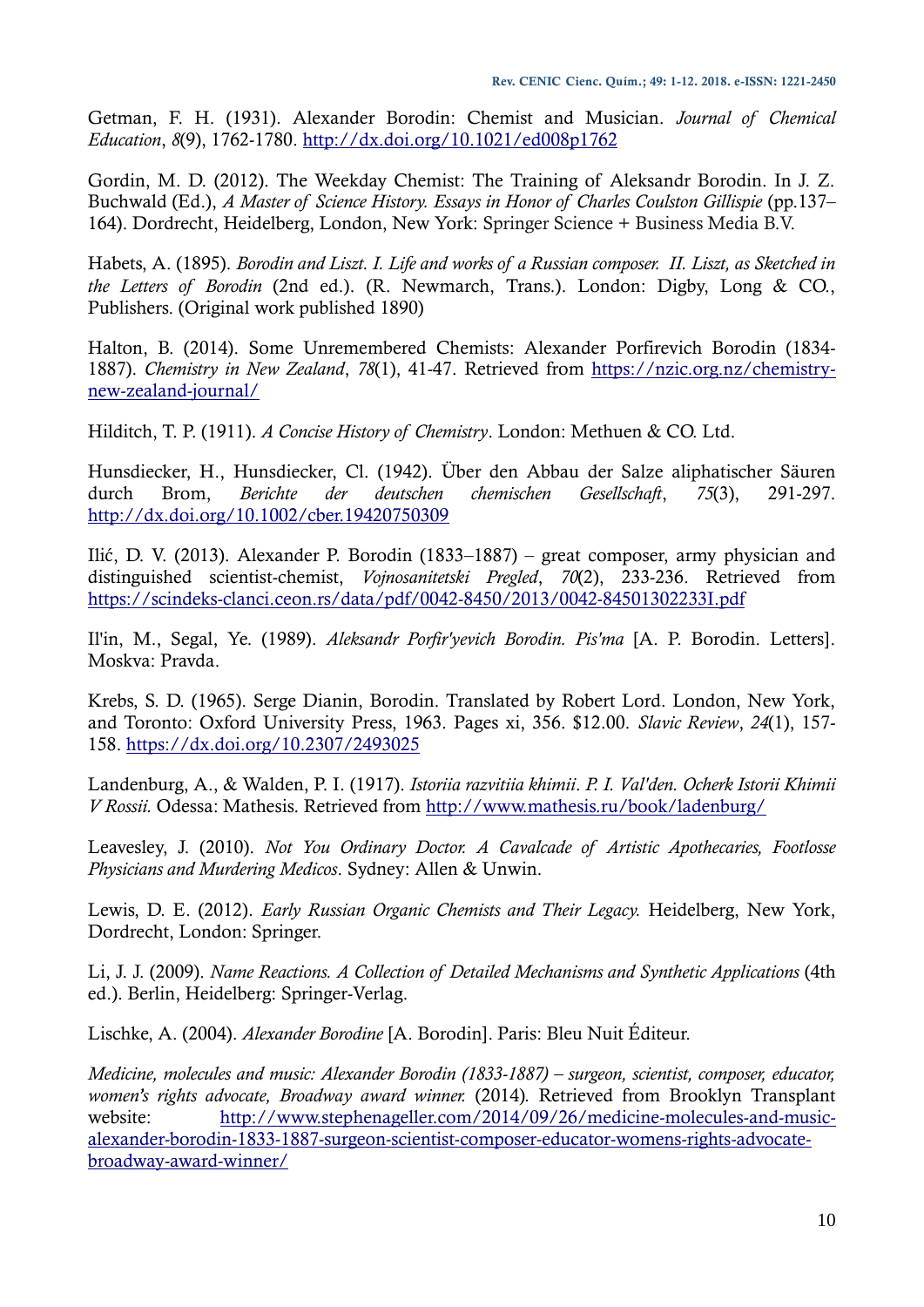Menshutkin, N. A. (1888). *Ocherk razvitiia khimicheskikh vozzrenii* [Essay on the development of chemical views]. When the views a views a chemical from the views and  $\mathbb{R}$  etrieved from the state of  $\mathbb{R}$ [http://resolver.gpntb.ru/purl?docushare/dsweb/Get/Resource-165/menshutkin-n-ocherki](http://resolver.gpntb.ru/purl?docushare/dsweb/Get/Resource-165/menshutkin-n-ocherki-razvitiya-himicheskih-vozzreniy)[razvitiya-himicheskih-vozzreniy](http://resolver.gpntb.ru/purl?docushare/dsweb/Get/Resource-165/menshutkin-n-ocherki-razvitiya-himicheskih-vozzreniy)

Morachevskii, A. G. (2003) Academician Pavel Ivanovich Walden (on 140th Anniversary of His Birthday). *Russian Journal of Applied Chemistry*, *76*(7), 1186-1190. <https://dx.doi.org/10.1023/A:1026399420965>

Musabekov Yu.S. (1963). *Sharl' Adol'f Viurts (1817-1884)* [Charles Adolf Wurtz (1817-18840]. Moskva: Izdatel'stvo Akademii Nauk SSSR.

Obituary. Professor Borodin. (1887). *The Lancet*, *129* (3316), 601. [https://dx.doi.org/10.1016/S0140-6736\(02\)25728-1](https://dx.doi.org/10.1016/S0140-6736(02)25728-1)

Organic Chemistry. (1873). *Journal of the Chemical Society*, *26*, 43-76. htp/dx.doi.org/10.1039/JS8732600043

Podlech, J. (2010). "Try and Fall Sick …" - The Composer, Chemist, and Surgeon Aleksandr Borodin. *Angewandte Chemie. International Edition*, *49*(37), 6490-6495. <https://doi.org/10.1002/anie.201002023>

Rae, I. D. (1989). The Research in Organic Chemistry of Aleksandr Borodin (1833-1887). *Ambix*, *36*(3), 121-137.<http://dx.doi.org/10.1179/amb.1989.36.3.121>

Richter, V. v. (1873). Die Chemie auf der vierten russischen Naturforscherversammlung in Kasan. *Berichte der deutschen chemischen Gesellschaft*, *6*(2), 1249-1260. <https://dx.doi.org/10.1002/cber.187300602116>

Richter, V. v. (1872). V. v. Richter aus St. Petersburg vom 10./12. Mai. *Berichte der deutschen chemischen Gesellschaft*, *5*(1), 477-482.<https://dx.doi.org/10.1002/cber.187200501142>

*Rossiiskii natsional'nyi muzei muzyki. Kollektsii onlain.* (n.d.). Retrieved from [http://89.175.96.254:5556](http://89.175.96.254:5556/)

Ruiz, A. G. (2001). Alexander Borodin: el músico-químico. *Educación Química*, *12*(4), 190-192.

Semisch C. (1988). Doppelbegabung: Aleksandr Porfirevič Borodin. *Kultur & Technik*, *1*, 14-24. Retrieved from from [https://www.deutsches](https://www.deutsches-museum.de/fileadmin/Content/data/Insel/Information/KT/heftarchiv/1988/12-1-14.pdf)[museum.de/fileadmin/Content/data/Insel/Information/KT/heftarchiv/1988/12-1-14.pdf](https://www.deutsches-museum.de/fileadmin/Content/data/Insel/Information/KT/heftarchiv/1988/12-1-14.pdf)

Sokhor, A. (1965). *Aleksandr Porfir'yevich Borodin. Zhizn', deiatel'nost', muzykal'noie tvorchestvo* [Alexander Porfirievich Borodin. Life, activity, musical creativity]. Moskva, Leningrad: Muzyka.

Solod, O. V., & Alekseev, V. V. (2013). A. P. Borodin — Izvestnyi i Neizvestnyi. *Vestnik Sankt-Peterburgskogo Universiteta*, *4*(4), 195-203. Retrieved from [https://cyberleninka.ru/article/n/a-p](https://cyberleninka.ru/article/n/a-p-borodin-izvestnyy-i-neizvestnyy)[borodin-izvestnyy-i-neizvestnyy](https://cyberleninka.ru/article/n/a-p-borodin-izvestnyy-i-neizvestnyy)

Stasov, W.W. (1985). Aleksandr Porfir'evitch Borodin. In A. P. Zorina, (Ed.), *A. P. Borodin v vospominaniiakh sovremennikov* [A. P. Borodin in the memoirs of his contemporaries] (pp. 20- 42). Moskva: Muzyka.